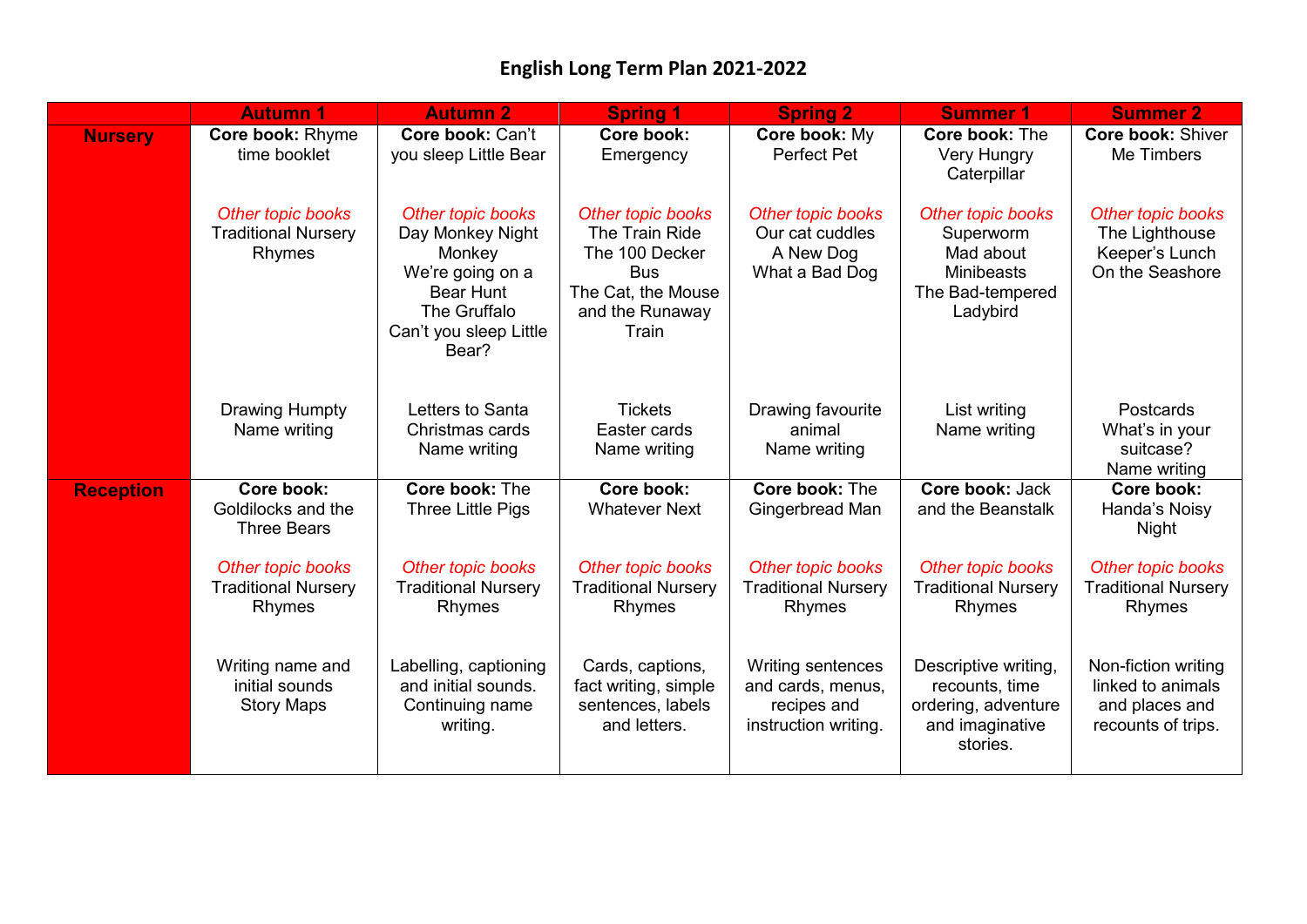| Year <sub>1</sub> | <b>Book - The Tiger that</b><br>came to tea<br><b>Writing outcome -</b><br>instructions<br><b>Book - Bog Baby</b><br><b>Writing outcome -</b><br>story retelling | <b>Book - The Jolly</b><br>Postman<br>Writing outcome -<br>letters<br>$Book - Beegu$<br><b>Writing outcome-</b><br>story re-telling                                           | <b>Book - Katie in</b><br>London $-$<br><b>Writing outcome -</b><br>story with a familiar<br>structure<br><b>Book - The true</b><br>story of the three<br>little pigs<br><b>Writing outcome -</b><br>story with a familiar<br>structure | <b>Book - Peter Rabbit</b><br><b>Writing outcome 1</b><br>-story retelling<br><b>Writing outcome 2</b><br>- note to Mr<br>McGreggor | <b>Book - The</b><br>Queen's knickers<br><b>Writing outcome-</b><br>story re-telling<br><b>Book</b> – Tattybogle<br><b>Writing outcome -</b><br>character<br>description | <b>Book - The bee</b><br>who spoke<br><b>Writing outcome-</b><br>Descriptive writing<br><b>Book</b> $-$ The bee<br>who spoke<br>Writing outcome -<br>Letters home<br>(power of reading<br>teaching sequence) |
|-------------------|------------------------------------------------------------------------------------------------------------------------------------------------------------------|-------------------------------------------------------------------------------------------------------------------------------------------------------------------------------|-----------------------------------------------------------------------------------------------------------------------------------------------------------------------------------------------------------------------------------------|-------------------------------------------------------------------------------------------------------------------------------------|--------------------------------------------------------------------------------------------------------------------------------------------------------------------------|--------------------------------------------------------------------------------------------------------------------------------------------------------------------------------------------------------------|
|                   | <b>Poetry</b><br><b>Traditional Nursery</b><br>Rhymes<br>When I was One $-$<br>A.A Milne                                                                         | <b>Poetry</b><br>Christmas poems                                                                                                                                              | <b>Poetry</b><br>The Three Little<br>Kittens - Eliza Lee<br>Follen                                                                                                                                                                      | <b>Poetry</b><br>The $Frog - Hillary$<br><b>Belloc</b>                                                                              | <b>Poetry</b><br><b>Buckingham Palace</b><br>- A.A. Milne                                                                                                                | <b>Poetry</b><br>Ning Nang Nong -<br>Spike Milligan                                                                                                                                                          |
| <b>Year 2</b>     | <b>Book - Pipers</b><br>Passport<br><b>Writing outcome -</b><br>factfile<br><b>Book - The Snail &amp;</b><br>The Whale<br><b>Writing Outcome -</b>               | <b>Book - How to be</b><br>safe on Bonfire night<br><b>Writing outcome</b><br>Instructions<br><b>Text (visual literacy)</b><br><b>Polar Express</b><br><b>Writing outcome</b> | <b>Book - The Red</b><br>Prince<br><b>Writing outcome</b><br>Retelling a story<br>$Book -$<br>The Journey Home<br><b>Writing outcome -</b>                                                                                              | <b>Book - Toby and</b><br>The Great Fire of<br>London<br><b>Writing outcome -</b><br>diary entry<br>(recounting)                    | <b>Book - Katie Morag</b><br><b>Writing outcome -</b><br>describing the Isle<br>of Struay<br><b>Writing outcome 2</b><br>- story writing                                 | $Book - The$<br><b>Faraway Tree</b><br>Writing outcome -<br>setting description<br>of their own magic<br>land<br><b>Writing outcome 2</b><br>$-$ Recount of trip to                                          |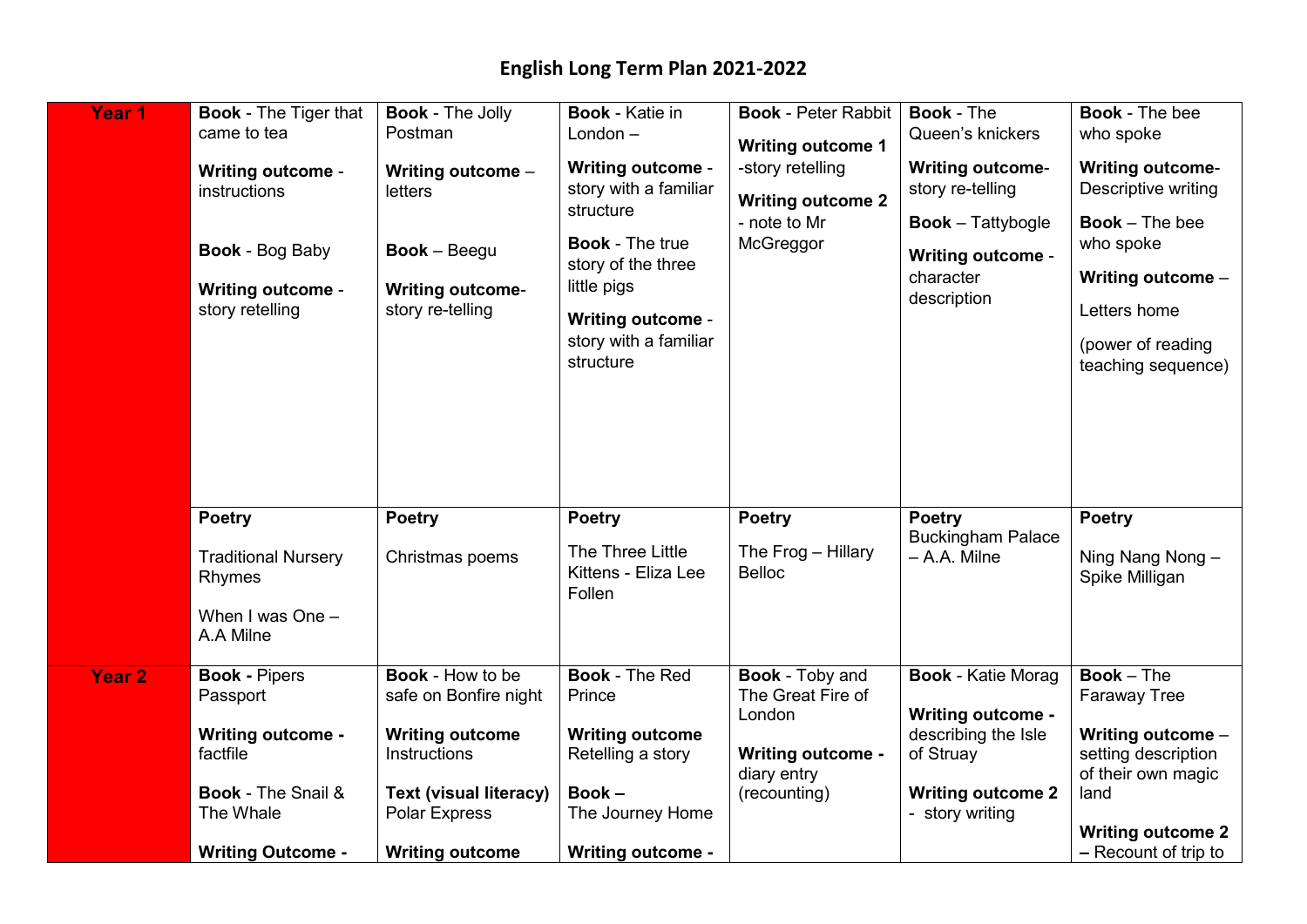|                   | Retelling a story from<br>the point of view of a<br>character                         | Letter – recount of<br>events writing                                                                                               | story with a familiar<br>structure                                                                                            |                                                                                                                                             |                                                           | Filey                                                            |
|-------------------|---------------------------------------------------------------------------------------|-------------------------------------------------------------------------------------------------------------------------------------|-------------------------------------------------------------------------------------------------------------------------------|---------------------------------------------------------------------------------------------------------------------------------------------|-----------------------------------------------------------|------------------------------------------------------------------|
|                   | <b>Poetry</b><br>Please Mrs Butler<br>Allan Ahlberg                                   | <b>Poetry</b><br>Remember: Bonfire<br>Poem                                                                                          | <b>Poetry</b><br>The spider and the<br>fly - Mary Howitt                                                                      | <b>Poetry</b><br>Fire poetry                                                                                                                | <b>Poetry</b><br>The Owl and the<br>pussycat              | <b>Poetry</b><br>Who Has Seen the<br>Wind? Christina<br>Rossetti |
| Year <sub>3</sub> | <b>Book - The Rhythm of</b><br>the Rain                                               | <b>Book</b> -Stone Age<br>Boy                                                                                                       | <b>Book - Firework</b><br>Maker's daughter                                                                                    | <b>Book - The Gold</b><br>and the Grave Terry<br>Deary                                                                                      | <b>Book - The Secret</b><br>Garden                        | <b>Book - Famous</b><br>Five, 5 go off to<br>camp                |
|                   | <b>Writing outcome -</b><br>retelling the story                                       | <b>Writing outcome -</b><br>story with a similar<br>structure                                                                       | <b>Writing outcome -</b><br>character<br>description<br><b>Book</b> – Pompeii<br><b>Writing outcome -</b><br>Newspaper report | <b>Writing outcome -</b><br>Diary entry<br><b>Book - Egyptian</b><br>Cinderella<br><b>Writing outcome -</b><br>A fairy tale with a<br>twist | <b>Writing outcome -</b><br>Letter<br>Setting description | <b>Writing outcome -</b><br>write a section of a<br>story        |
|                   | <b>Additional class text</b><br>The Witches                                           | <b>Additional class text</b><br>Oi Caveboy                                                                                          |                                                                                                                               | <b>Additional class text</b><br>Secrets of a Sun<br>King                                                                                    | <b>Additional class text</b><br>The Sheep Pig             |                                                                  |
|                   | <b>Poetry</b><br>Topsy Turvey World -<br><b>William Brighty Rands</b><br>Water poetry | <b>Poetry</b><br>'Twas the night<br>before Christmas-<br><b>Clement Clarke</b><br>Moore<br>Writing outcome -<br>setting description | <b>Poetry</b><br>The Eagle - Lord<br>Tennyson                                                                                 | <b>Poetry</b><br><b>Revolting Rhymes</b><br>(poems) Roald Dahl                                                                              |                                                           | <b>Poetry</b><br><b>Dream Variations -</b><br>Langston Hughes    |
|                   |                                                                                       | Performance poetry                                                                                                                  |                                                                                                                               |                                                                                                                                             |                                                           |                                                                  |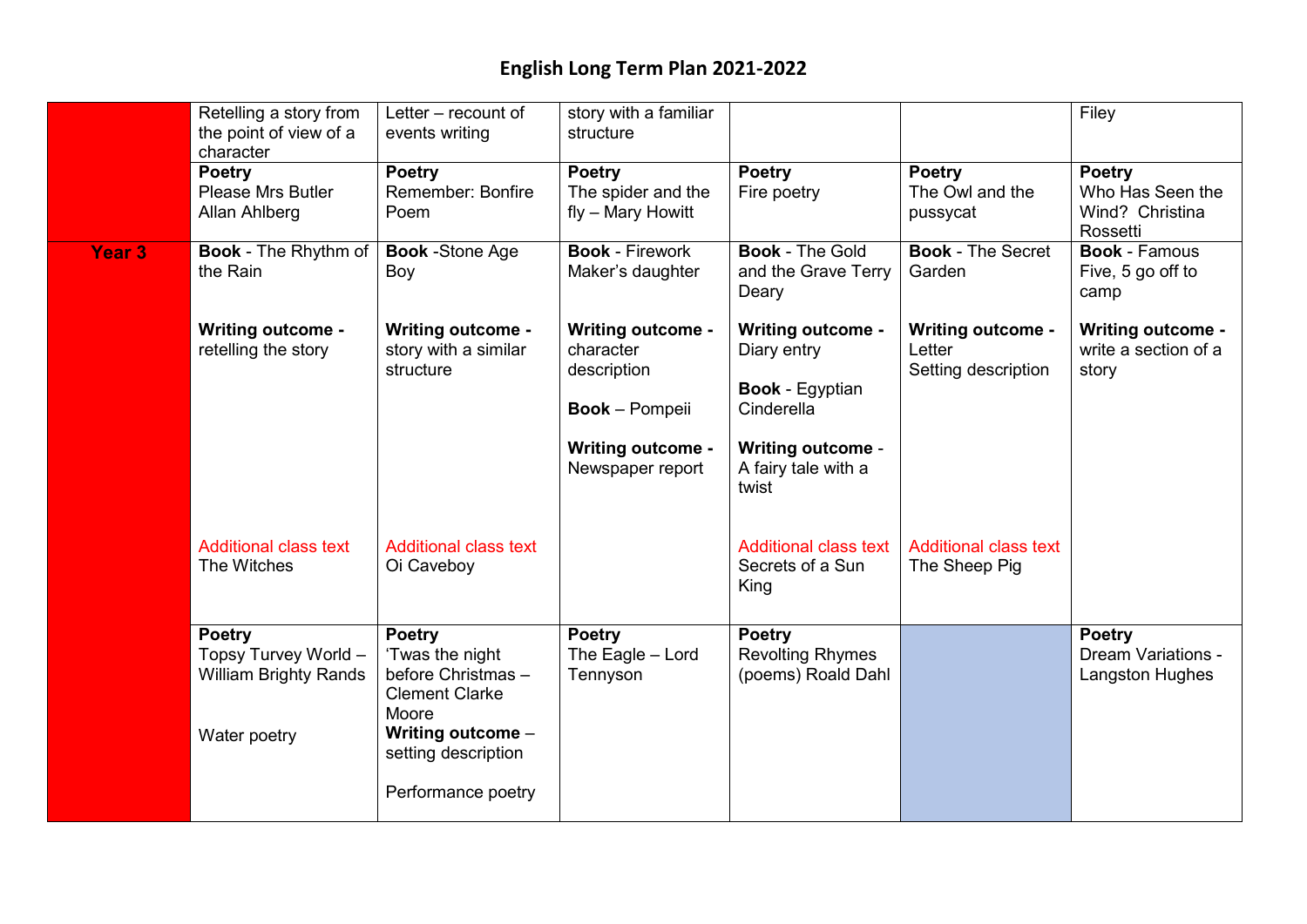| Year 4 | <b>Writing outcome -</b><br>Non chronological<br>report based on<br>Ingleborough<br>residential<br><b>Book - The Lion, the</b><br>Witch and the<br>Wardrobe<br><b>Writing Outcome -</b><br>Setting description<br><b>Writing Outcome 2 -</b><br>Letter home | <b>Book-Queen of</b><br><b>Darkness</b><br><b>Writing Outcome -</b><br>Newspaper Report<br><b>Writing Outcome 2</b><br>-Alternative ending<br><b>Additional class text</b><br><b>Fatal Fire</b>                    | Book(s):<br>Nim's Island<br><b>Writing outcome -</b><br>Diary entries<br><b>Texts</b> $-$ A range of<br>non-fiction texts on<br>The Mediterranean<br><b>Writing outcome -</b><br>Persuasive leaflet<br><b>Additional class text</b><br>Maria's Island | Book(s):<br>Saxon Tales The<br>Shepherd who ate<br>all his sheep<br><b>Writing outcome -</b><br>Non-fiction writing<br><b>Additional class text</b><br>Anglo Saxon Boy | <b>Book - The Village</b><br>that Vanished<br>(power of reading<br>sequence)<br><b>Writing outcome -</b><br>Alternative ending<br><b>Writing outcome 2</b><br>-diary writing | <b>Book - Beowulf</b><br><b>Writing outcome -</b><br>character<br>description<br><b>Writing outcome 2</b><br>- battle scene<br><b>Book</b> - Odd and the<br>frost giants<br><b>Writing outcome -</b><br>narrative, story<br>writing |
|--------|-------------------------------------------------------------------------------------------------------------------------------------------------------------------------------------------------------------------------------------------------------------|--------------------------------------------------------------------------------------------------------------------------------------------------------------------------------------------------------------------|-------------------------------------------------------------------------------------------------------------------------------------------------------------------------------------------------------------------------------------------------------|------------------------------------------------------------------------------------------------------------------------------------------------------------------------|------------------------------------------------------------------------------------------------------------------------------------------------------------------------------|-------------------------------------------------------------------------------------------------------------------------------------------------------------------------------------------------------------------------------------|
|        |                                                                                                                                                                                                                                                             | <b>Poetry</b><br>You Are Old Father<br><b>William -Lewis Carroll</b>                                                                                                                                               | <b>Poetry</b><br>Macavity the<br>mystery Cat-T.S<br>Elliot                                                                                                                                                                                            |                                                                                                                                                                        |                                                                                                                                                                              | <b>Poetry</b><br><b>Beowulf</b>                                                                                                                                                                                                     |
| Year 5 | <b>Book - The Explorer</b><br><b>Writing outcome -</b><br><b>Setting Description</b><br><b>Book - The Great</b><br><b>Kapok Tree</b><br><b>Writing outcome -</b><br>discussion Text<br>Texts - Range of non-<br>fiction texts linked to<br>South America    | <b>Book - Street Child</b><br><b>Writing outcome -</b><br>Diary entries<br><b>Book - Just so</b><br>stories<br><b>Rudyard Kipling</b><br><b>Writing outcome -</b><br>changing a story with<br>a familiar structure | <b>Text - Greta</b><br>Thunberg: No one<br>is too small to make<br>a difference<br><b>Writing outcome -</b><br>Persuasive speech<br>Text (poem) - The<br>Highwayman<br><b>Writing outcome -</b><br>Newspaper report                                   | <b>Book</b> - Holes<br>Writing outcome -<br>Character<br>description(warden)                                                                                           | <b>Book - Holes</b><br>Writing outcome -<br>chapter written from<br>an alternative<br>perspective                                                                            | <b>Book - The</b><br>Children of Benin<br>Writing outcome -<br><b>TBC</b>                                                                                                                                                           |